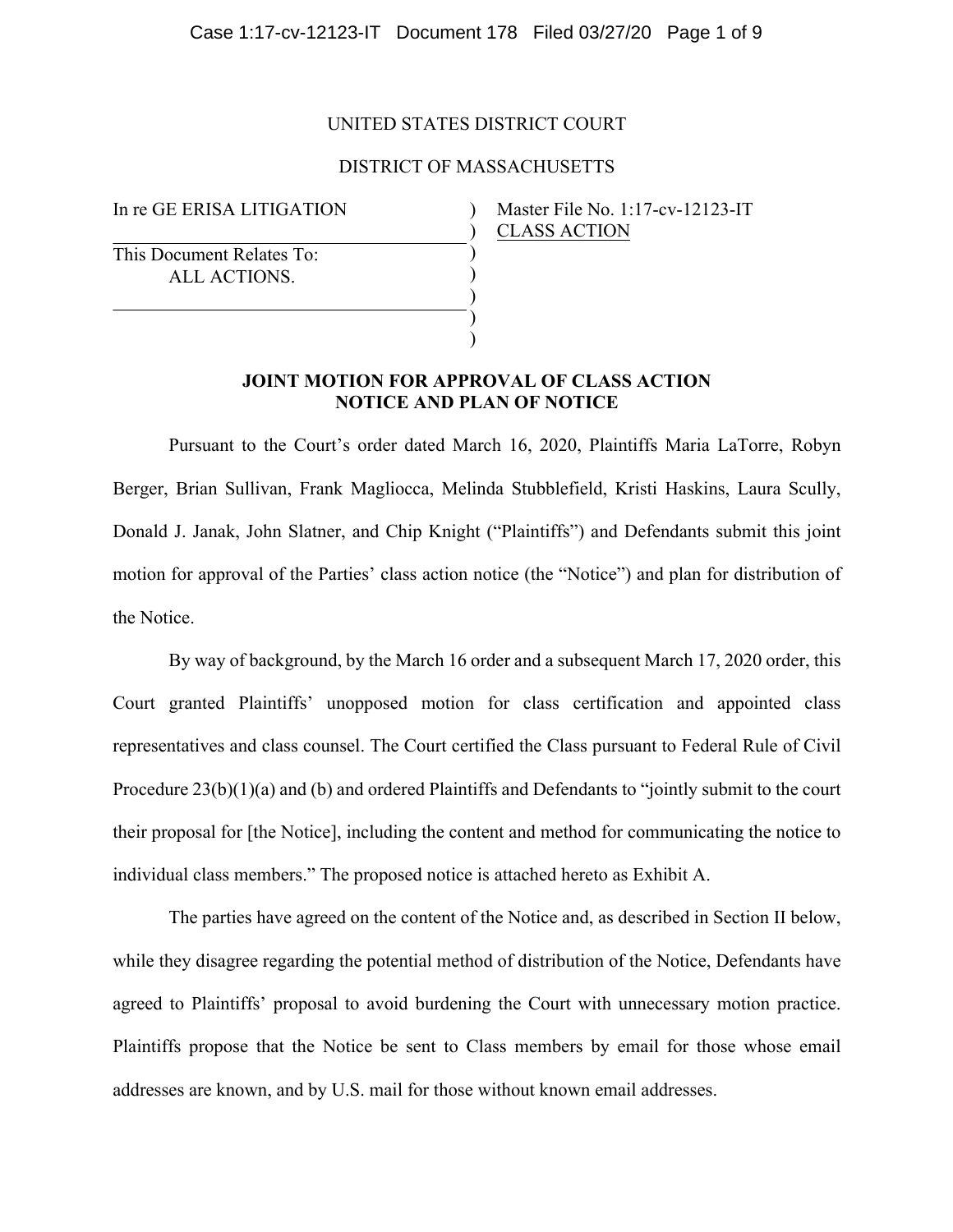# **I. THE PROPOSED CLASS ACTION NOTICE SHOULD BE APPROVED**

Federal Rule of Civil Procedure  $23(c)(2)(A)$  does not state any requirements for a notice program pursuant to subsections (b)(1) and (b)(2). However, in the related context of certification pursuant to Rule 23(b)(3), "the best notice that is practicable under the circumstances" must be given, "including individual notice to all members who can be identified through reasonable effort." Fed. R. Civ. P. 23(c)(2)(B); *In re Tyco Int'l, Ltd. Multidistrict Litig*., 535 F. Supp. 2d 249, 258 (D.N.H. 2007).

The notice must inform class members of: "(i) the nature of the action; (ii) the definition of the class certified; (iii) the class claims, issues, or defenses; (iv) that a class member may enter an appearance through an attorney if the member so desires . . . and ([v]) the binding effect of a class judgment on members under Rule 23(c)(3)." Fed. R. Civ. P. Rule 23(c)(2)(B); *Bezdek v. Vibram USA Inc.*, 79 F. Supp. 3d 324, 336 (D. Mass. 2015).<sup>1</sup>

Here, the Notice complies with each requirement. The Notice informs the Class members (i) that this is an action alleging that "Defendants breached their fiduciary duties and engaged in prohibited transactions under" ERISA (Exhibit A at 1); (ii) about the precise definition of the Class (Exhibit A at ¶4); (iii) that in addition to Plaintiffs' allegations and the relief Plaintiffs seek, Defendants deny any wrongdoing (Exhibit A at 1, *Id*. ¶6); (iv) that a class member may retain his or her own attorney if desired (Exhibit A at ¶13); and (v) that the Class members will be "bound by all rulings of the Court, any judgments the Court makes, and any court-approved settlement of any of the claims in this Class Action." Exhibit A at ¶9.

Rule  $23(b)(3)$  notices also require additional information that is not relevant to the current certification including " $(v)$  that the court will exclude from the class any member who requests exclusion; (vi) the time and manner for requesting exclusion[.]" Class members may not request exclusion under Rule 23(b)(1) and (2).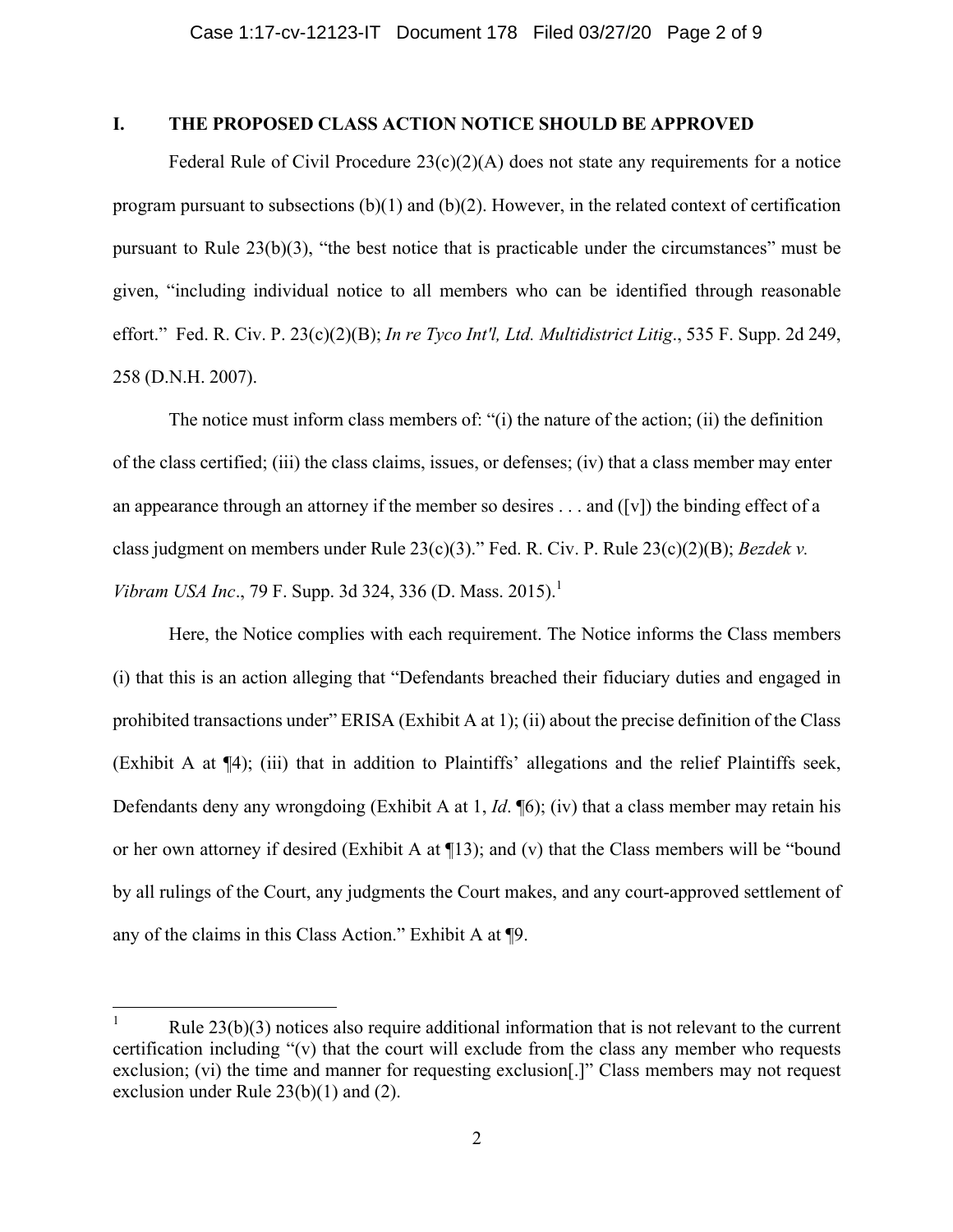#### Case 1:17-cv-12123-IT Document 178 Filed 03/27/20 Page 3 of 9

The Notice also goes above and beyond these requirements and clarifies for the Class members that there is no recovery at this time, that they need not take any action to remain a part of the case, that Rule  $23(b)(1)$  does not allow Class members to opt out, that the Class members can visit a website or contact Plaintiffs' counsel for more information, and that Class members will receive an additional notice of and may file objections to any potential future resolution of this Action. This Court previously approved a similar notice for a class that was certified under Rule 23(b)(3). *Allman v. American Airlines , Inc. Airline Pilot Benefit Program Variable Income Plan*, No. 14-cv-10138 (Docket No. 76).

Accordingly, the content of the Notice should be approved.

#### **II. THE PLAN OF NOTICE SHOULD BE APPROVED**

Under the proposed Notice plan, each Class Member who can be identified through a reasonable search of Defendants' files containing participant data will be sent a copy of the Notice.

It is well-established that notice sent by first class mail is sufficient when the names and addresses of the class members are known. *Eisen v. Carlisle & Jacquelin*, 417 U.S. 156, 173-77 (1974); *Manual for Complex Litigation* § 21.311 (4th ed. 2004) (explaining that individual notice via mail is preferred when names and addresses are known).

Additionally, Courts in this District and elsewhere have approved notice via electronic mail as an alternative to U.S. mail. *See, e.g., Tracey v. Massachusetts Institute of Technology*, No. 16 cv-11620-NMG (D. Mass. Jan. 7, 2020) (approving class settlement notice sent by email to all participating ERISA class members with known email addresses, and by U.S. mail to those without known email addresses, *see* Docket No. 291 at 14); *Morgan v. Pub. Storage*, 301 F. Supp. 3d 1237, 1245 (S.D. Fla. 2016) (approving settlement notice program including "(1) email notice to all Class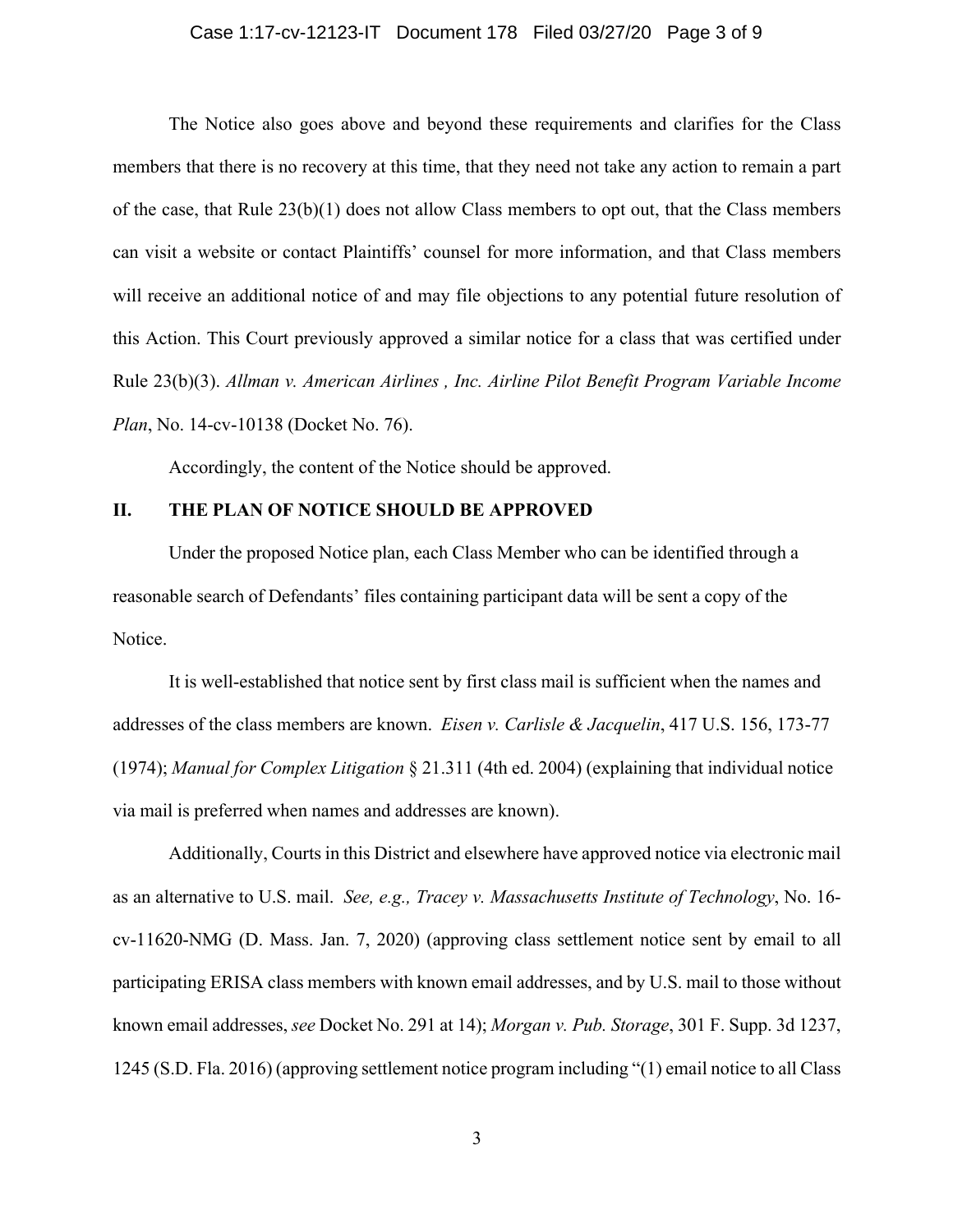#### Case 1:17-cv-12123-IT Document 178 Filed 03/27/20 Page 4 of 9

members for whom [defendant] had email addresses; [and] (2) notice sent by U.S. first class mail to those Class members for whom [defendant] did not have email addresses").

In an effort to minimize costs that may ultimately be paid by the Class in the event there is a resolution in their favor, Class Counsel has issued requests for proposals ("RFPs") from three professional class action administrators to handle the distribution of the Notice. The RFPs have requested estimates for the cost of distributing the Notice under two scenarios: (i) a paper mailing to the approximately  $220,000$  Class members<sup>2</sup> and (ii) an email notice for those whose email addresses are known and a paper mailing by U.S. mail to those without known email addresses. Plaintiffs have requested that the administrators respond to the RFPs respond by Friday, April 3, 2020 and provide a firm commitment that they will disseminate the notice within two weeks of receiving the final Notice from Plaintiffs' counsel.

The class action administrator will provide the Notice to all known Class Members by U.S. mail or email to those whose email addresses are known. Publication of the Notice will also be provided via a web site that is listed on the Notice.

Plaintiffs are seeking to provide the Notice in an effective manner that is as cost effective as possible. In that regard, Plaintiffs submit that the Notice should be sent to Class members by email for those whose email addresses are known, and by U.S. mail to those without known email addresses, which is consistent with precedent in this District. *See Tracey*, No. 16-cv-11620-NMG.

This class action involves an extremely large class and sending the Notice by email to even a small percentage of the Class members could save significant resources for the Class. For example, assuming a potential cost of postage of \$0.47 per Notice, if even 25% of the Class

<sup>&</sup>lt;sup>2</sup> After the RFP was issued to proposed class action administrators, Defendants' counsel revised their estimate of the number of class members to 211,000. That estimate continues to be subject to further refinement.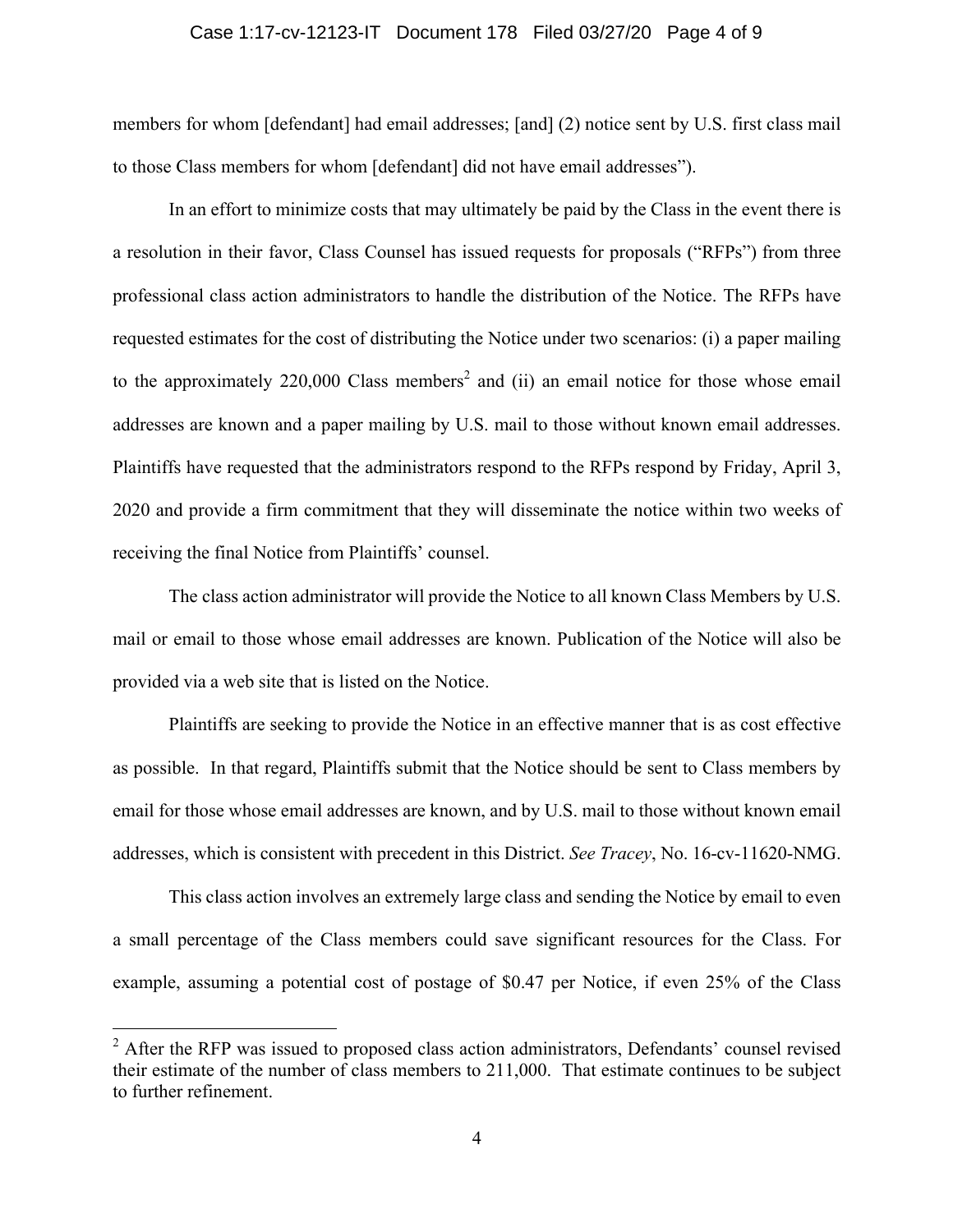#### Case 1:17-cv-12123-IT Document 178 Filed 03/27/20 Page 5 of 9

members receive the Notice by email, then over 50,000 mail Notices will be avoided, saving substantial costs to the Class. The RFP sent by Plaintiffs seeks estimates under both an all U.S. Mail program and a split email/U.S. Mail program so the costs can be compared.

In the event that the cost savings of sending a portion of the Notices by email is *de minimus* or if the Administrator indicates that sending a portion of the Notices by email would create unnecessary problems, Plaintiffs will request that the Administrator send all Notices by U.S. Mail. Plaintiffs will notify Defendants of this decision prior to the distribution of the Notices.

Defendants estimate that the Class may involve over 211,000 members. Defendants have email addresses for approximately 60% of current participants in the entire Plan, but do not currently know how many of those participants invested in the GE Funds, thus qualifying for Class membership.

Although Defendants believe that dividing notification has the possibility to create inefficiencies and may cause confusion and/or delay (as opposed to the more straight-forward method of proving all potential Class Members notice by mail), since the Notice provides that any questions be directed to class counsel and the administrator (meaning that the Plaintiffs and their administrator will address and be responsible for any possible delays or confusion of class members), Defendants will not oppose Plaintiffs' proposed method of notification.

#### **III. THE COURT SHOULD ESTABLISH DATES RELATED TO DISTRIBUTION OF THE NOTICE**

The Parties jointly propose deadlines for a schedule of events, including a date for Defendants to provide data for members of the Class to Class Counsel and the class action administrator, for notice to be sent to the Class, and for members of the Class to object to the Class. As such, the Parties request that the Court establish the dates set forth below.

5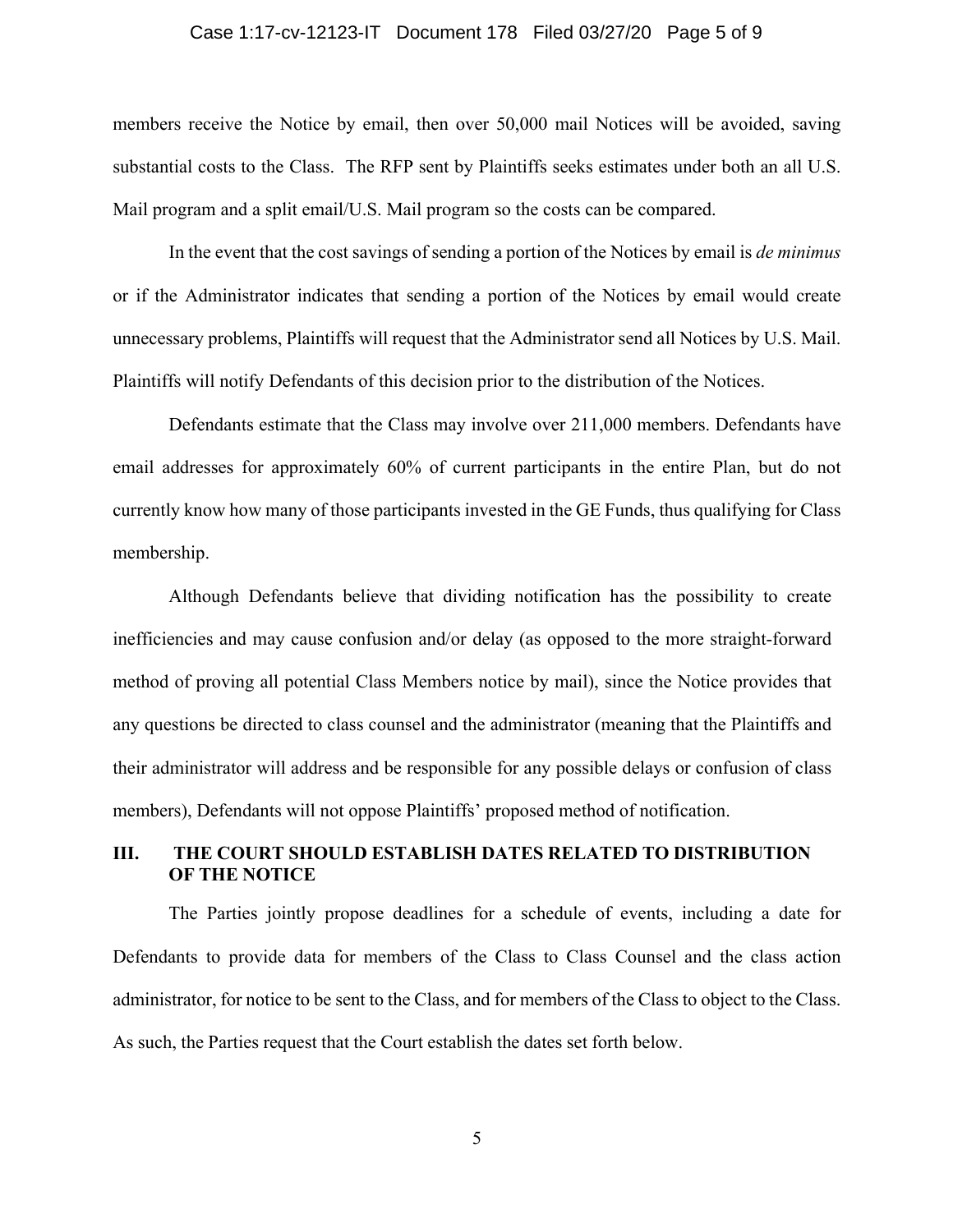# **DATE EVENT**

| 21 Calendar Days After Approval<br>of Notice and Plan of Notice | Defendants to provide Class member address and e-mail<br>data and holdings in the Plan's investments to the Class<br><b>Action Administrator</b> |
|-----------------------------------------------------------------|--------------------------------------------------------------------------------------------------------------------------------------------------|
| 21 Days After Receipt of Class                                  | Class Action Administrator to send Notice by U.S.                                                                                                |
| member data from Defendants                                     | mail and e-mail to the Class                                                                                                                     |

# **IV. CONCLUSION**

For the reasons stated above, the Court should approve the content of the Notice and the

parties respectfully request that the Court decide whether Plaintiff's proposed notice plan, or

Defendant's proposed notice plan, is appropriate.

Dated: March 27, 2020 /s/ *James O. Fleckner* 

James O. Fleckner (BBO# 641494) Alison V. Douglass (BBO# 646861) GOODWIN PROCTER LLP 100 Northern Avenue Boston, MA 02210 Tel.: (617) 570-1000 Fax: (617) 523-1231 JFleckner@goodwinlaw.com ADouglass@goodwinlaw.com

*Counsel for Defendants General Electric Company and GE Asset Management Incorporated*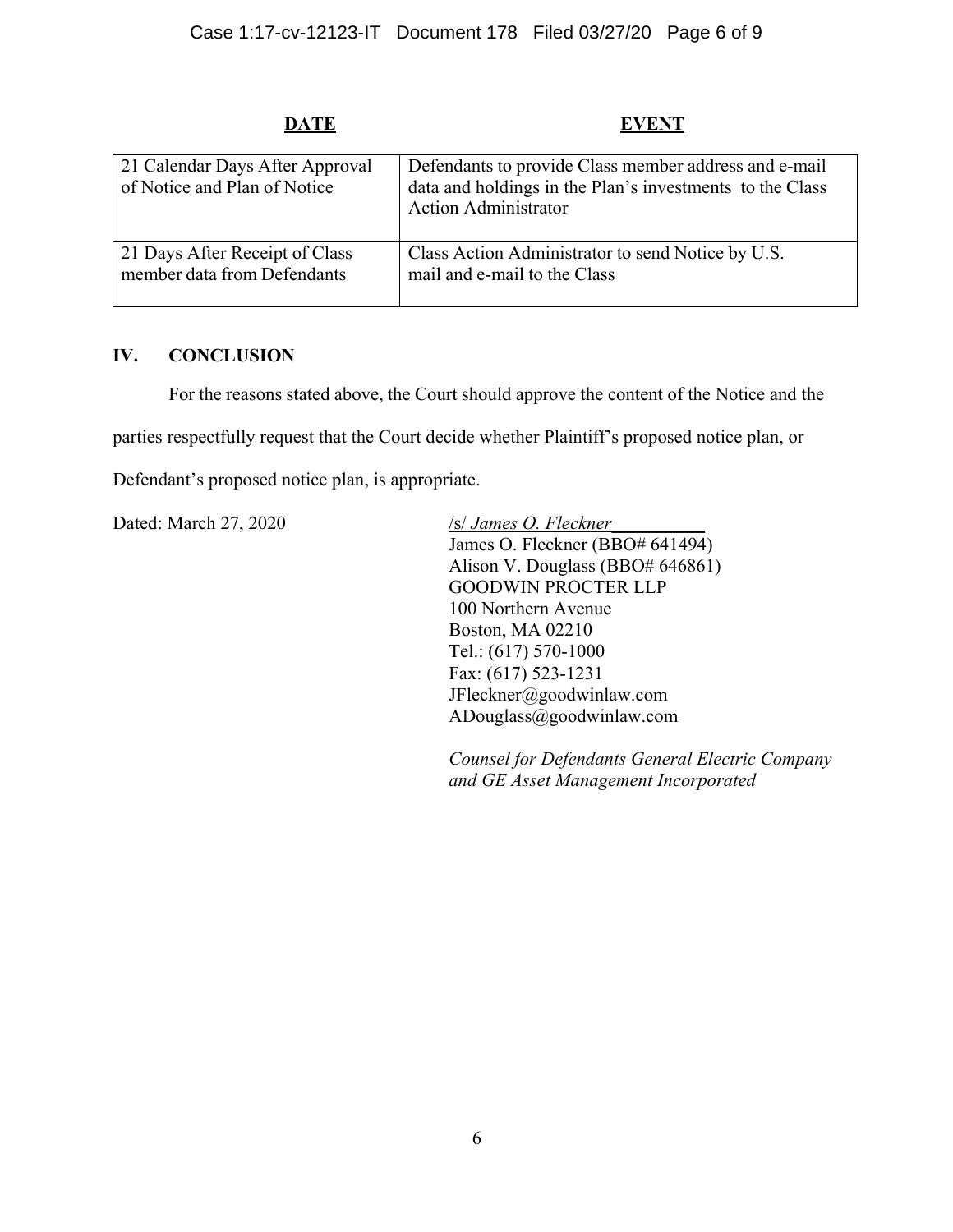/s/ *Jason M. Leviton*\_\_\_\_\_\_\_\_\_\_\_

Jason M. Leviton (BBO #678331) BLOCK & LEVITON LLP 260 Franklin Street, Suite 1860 Boston, MA 02110 Telephone: 617/398-5600 617/507-6020 (fax) jason@blockesq.com

R. Joseph Barton BLOCK & LEVITON LLP 1735 20th Street NW Washington, DC 20009 Telephone: 202/734-7046 202/734-7046 (fax) Jbarton@blockesq.com

 *Liaison Counsel for Plaintiffs*

Orin Kurtz (admitted *pro hac vice)* GARDY & NOTIS, LLP Tower 56 126 East 56th Street, 8th Floor New York, NY 10022 Telephone: 212/905-0509 212/905-0508 (fax) okurtz@gardylaw.com

 Lee Squitieri (admitted *pro hac vice)* SQUITIERI & FEARON, LLP 32 East 57th Street, 12th Floor New York, NY 10022 Telephone: 212/421-6492 212/421-6553 (fax) lee@sfclasslaw.com

Evan J. Kaufman (admitted *pro hac vice)* ROBBINS GELLER RUDMAN & DOWD LLP 58 South Service Road, Suite 200 Melville, NY 11747 Telephone: 631/367-7100 631/367-1173 (fax) ekaufman@rgrdlaw.com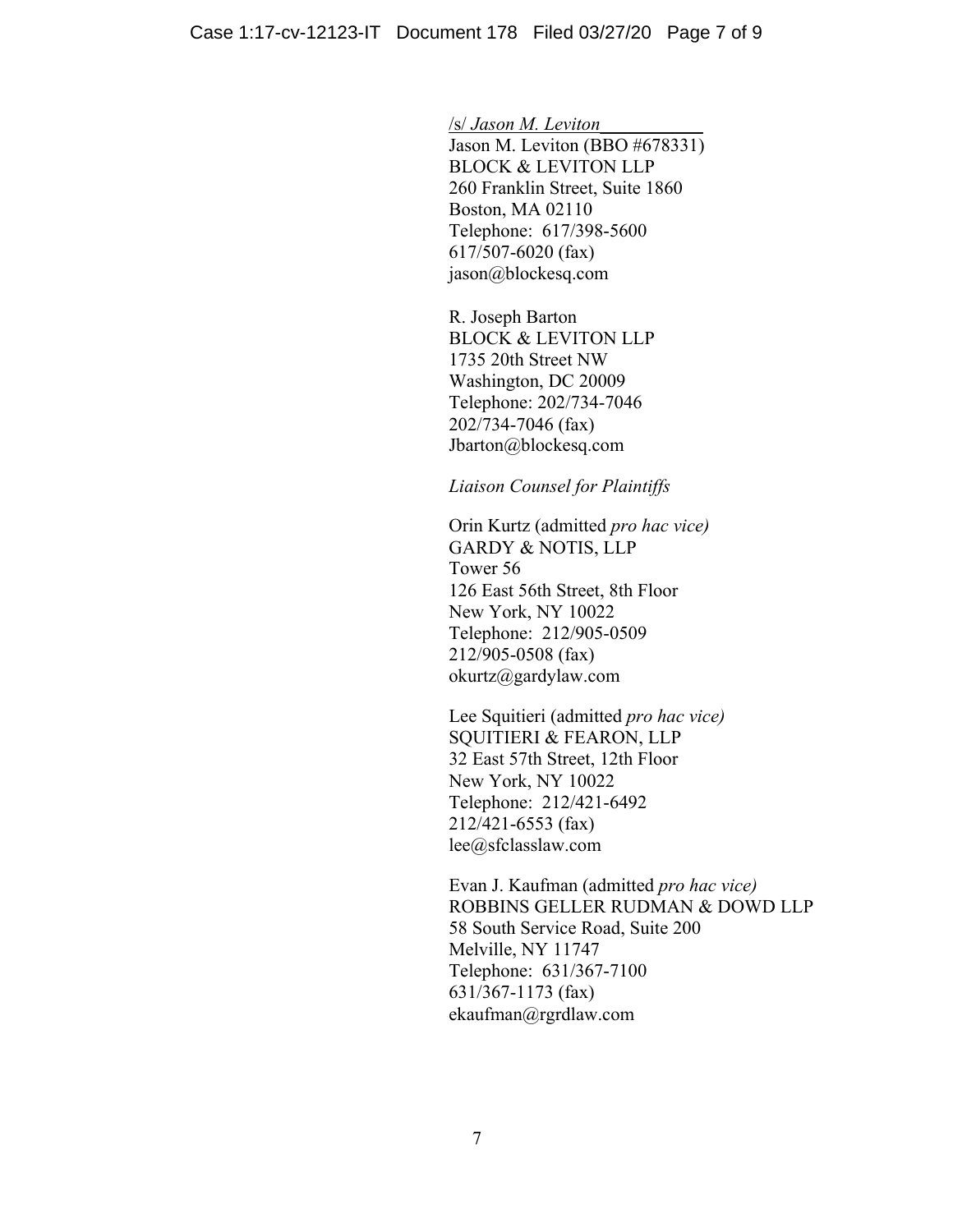Charles H. Field (admitted *pro hac vice)* SANFORD HEISLER SHARP LLP 655 West Broadway, Suite 1700 San Diego, CA 92101 Telephone: 619/577-4252 619/577-4250 (fax) cfield@sanfordheisler.com

*Counsel for Plaintiffs and the Class*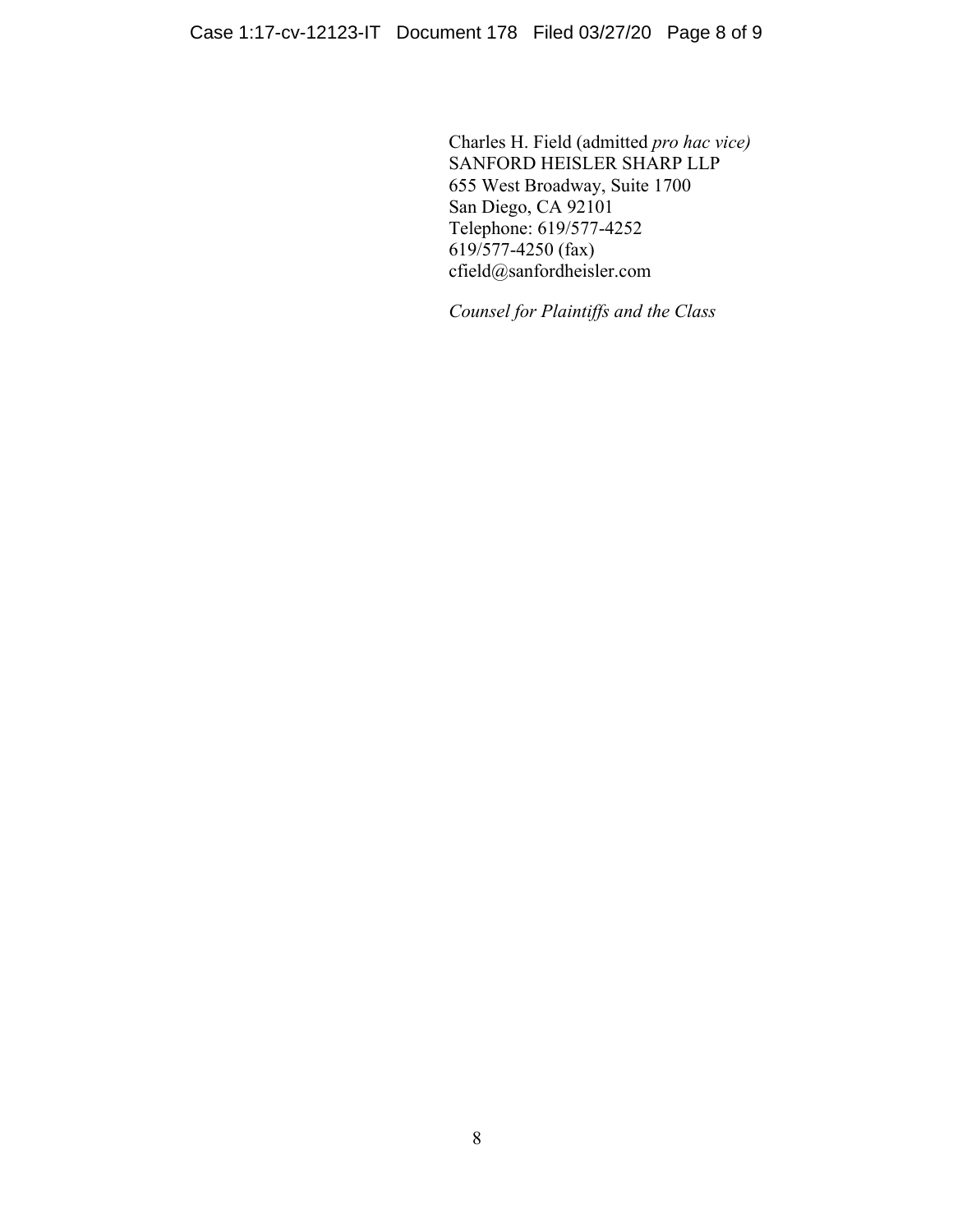# **CERTIFICATE OF SERVICE**

I, Jason M. Leviton, hereby certify that the foregoing document was filed through the ECF system and will be sent electronically to the registered participants as identified on the Notice of Electronic Filing (NEF) and paper copies will be sent to those indicated as non-registered participants this  $27<sup>th</sup>$  day of March, 2020.

s/Jason M. Leviton \_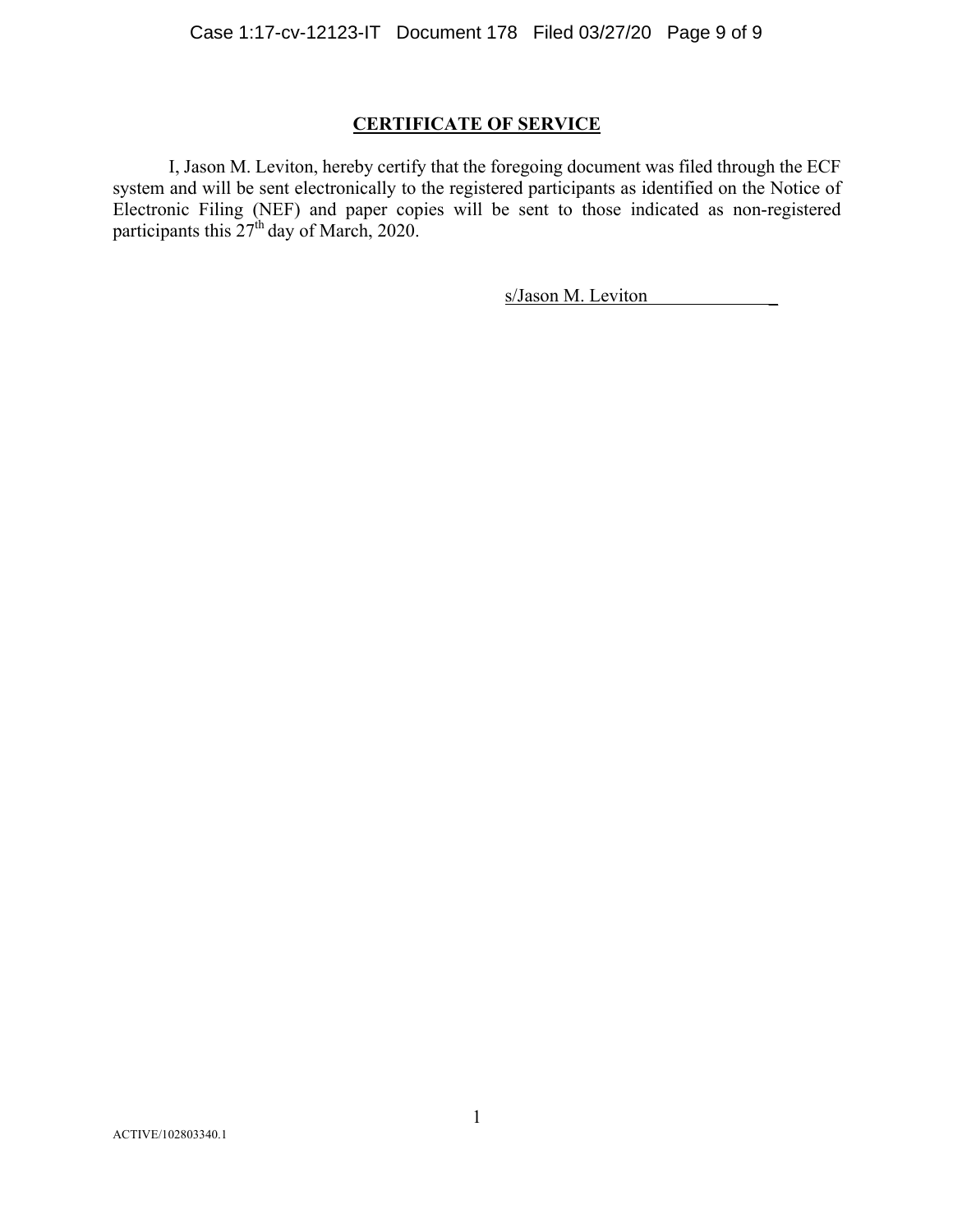# UNITED STATES DISTRICT COURT

# DISTRICT OF MASSACHUSETTS

In re GE ERISA LITIGATION This Document Relates To: ALL ACTIONS. ) ) ) ) ) )

) Master File No. 1:17-cv-12123-IT

# CLASS ACTION

# **NOTICE OF CLASS ACTION AGAINST GENERAL ELECTRIC AND RELATED PARTIES**

If you were a participant in the General Electric 401(k) Plan, a/k/a the GE Retirement Savings Plan, and its predecessor the GE Savings and Security Program (together the "Plan") who was invested in one or more of the GE Funds (as defined below) at any time since September 26, 2011, you are a member of a certified class.

*A federal court authorized this Notice. It is not a solicitation from a lawyer. You are not being sued. However, your legal rights may be affected by the class action lawsuit discussed in this Notice. Please read this notice carefully.*

 A class action lawsuit is pending in the United States District Court for the District of Massachusetts ("the Court") against General Electric Company ("GE"), GE Asset Management, the Benefit Plan Investment Committee, the Fund Trustees, and unknown "Doe Defendants" ("Defendants" or "GE"). The lawsuit alleges that Defendants breached their fiduciary duties and engaged in prohibited transactions under the Employee Retirement Income Security Act of 1974, as amended, 29 U.S.C. §1001, et seq. (ERISA). Defendants deny any wrongdoing, and assert that the Plan has always been managed appropriately and in the interests of the Class.

 The Court decided that this lawsuit should proceed as a class action on behalf of a "Class" that could include you. The Class consists of any participant in the Plan who was invested through the Plan in one or more of the GE Funds (as defined below) at any time since September 26, 2011 ("Class"). The "GE Funds" are:

GE Institutional Strategic Investment Fund, a/k/a SSGA Strategic Fund;

1 **Questions? Please visit www.\_\_\_\_\_\_\_\_\_\_\_\_\_\_\_\_\_\_\_\_\_.com.**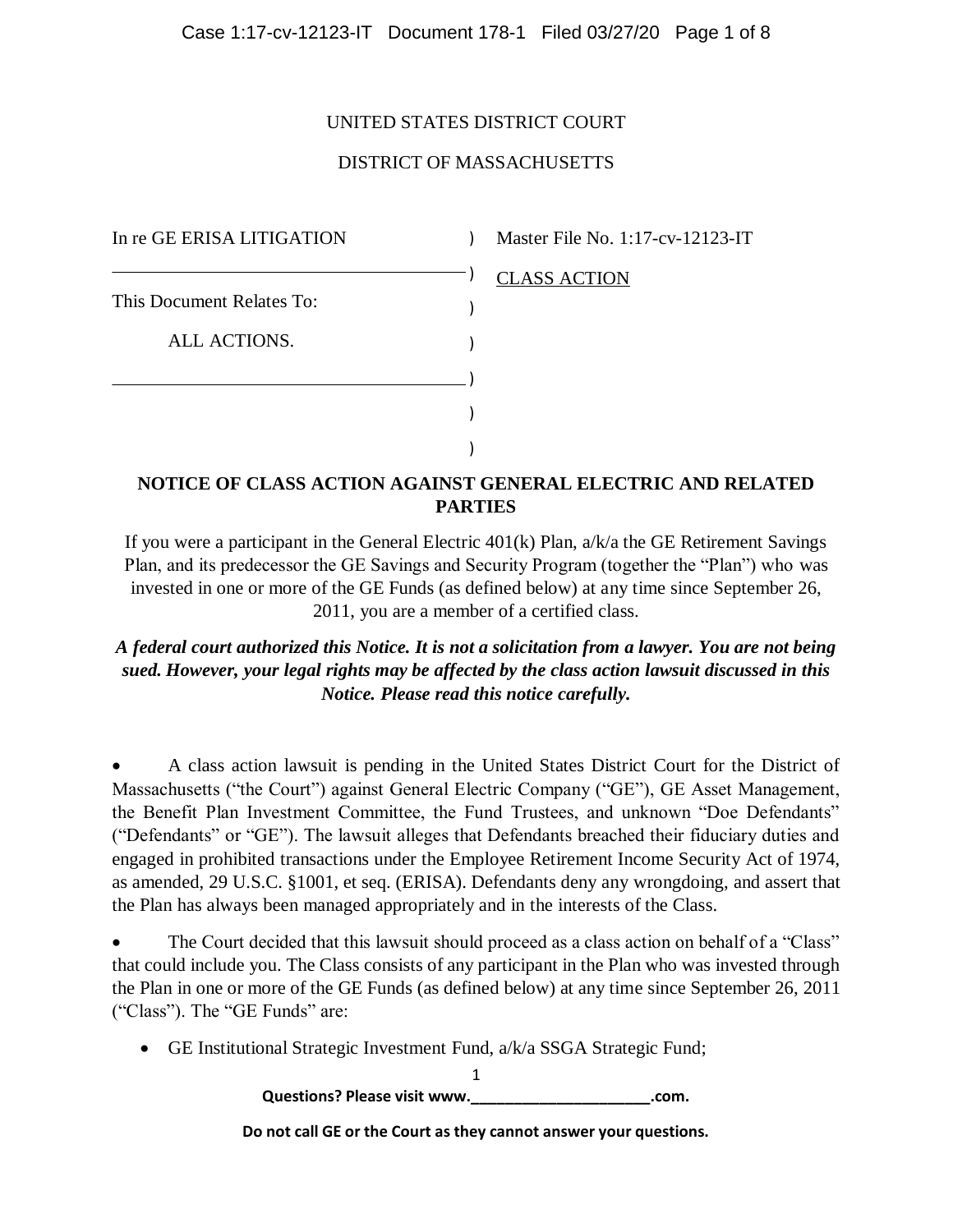- GE Institutional Small Cap Equity Fund, a/k/a SSGA Small Cap Equity Fund;
- GE Institutional International Equity Fund, a/k/a SSGA International Fund;
- GE RSP Income Fund; and
- GE RSP U.S. Equity Fund

You do not need to take any action at this time. There has not been a recovery on behalf of the Class. This Notice is only to inform you that you may be part of the Class. The Court certified the Class under 23(b)(1) of the Federal Rules of Civil Procedure, a "mandatory" class action under which class members cannot "opt out," that is<sub>.</sub> exclude themselves as members of the class.

 As a Class Member, you may share in any future recovery resulting from a favorable judgement or by settlement of this Class Action, but you will give up your rights to sue the Defendants in a separate lawsuit for the claims made, or which could have been made in this Class Action. If Plaintiffs and GE reach a settlement in the future, that settlement must be approved by the Court. Before the court acts on any proposed settlement, you and other Class members will be given notice of the terms of the settlement, and will have the opportunity to comment on or object to the settlement.

# **BASIC INFORMATION**

# **1. Why Did I Receive This Notice?**

Records indicate that you are currently or may have been a participant, or the beneficiary of a participant, in the Plan, and invested in one or more of the GE Funds through the Plan at any time since September 26, 2011.

This Notice explains that the Court has allowed the case to proceed as a class action lawsuit. The Honorable Indira Talwani of the United States District Court for the District of Massachusetts is the Federal Judge overseeing this class action. As a Class Member, your rights may be affected by this case.

# **2. What is the Class Action about?**

In this Class Action, the Plaintiffs named in the Second Consolidated Complaint have been appointed by the Court as "Class Representatives," who are to act on behalf the Class Members. Plaintiffs claim that Defendants are plan fiduciaries and failed to fulfill their fiduciary duties by offering as Plan investments the poorly performing GE Funds, and did so not in the best interests of the Class members, but to benefit GE. Specifically, Plaintiffs allege that GE failed to monitor the Plan's investment options and remove poorly performing options that were managed and

> $\mathfrak{D}$ **Questions? Please visit www.\_\_\_\_\_\_\_\_\_\_\_\_\_\_\_\_\_\_\_\_\_.com.**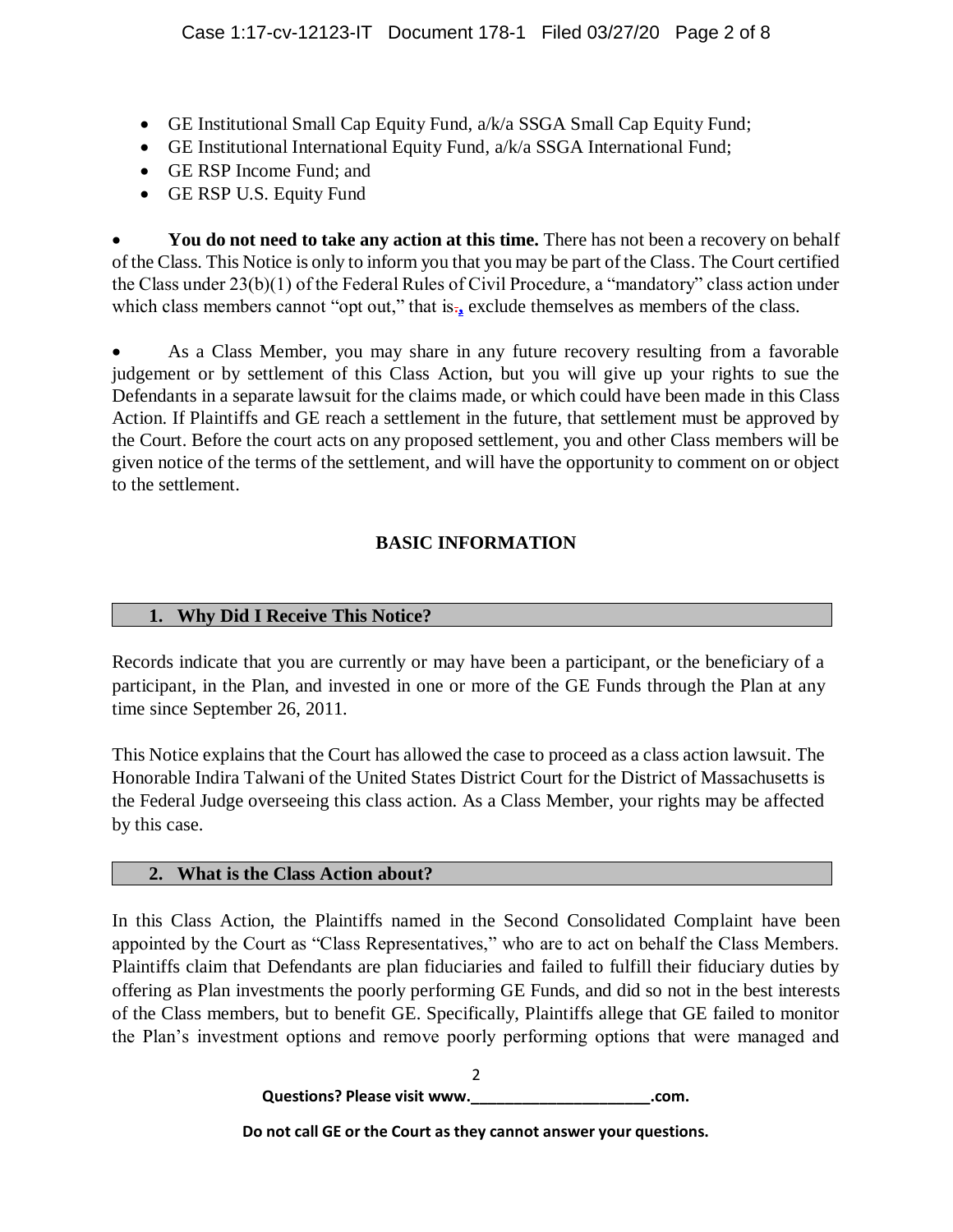sponsored by GE's wholly-owned subsidiary, GE Asset Management ("GEAM"). In that regard, Plaintiffs allege that Defendants, as fiduciaries of the Plan, breached their duties of loyalty and prudence in violation of sections  $404(a)(1)(A)$  and  $(B)$  of ERISA, and engaged in prohibited transactions in violation of section 406 of ERISA. Defendants deny all claims and assert that they have always acted in the best interests of participants and beneficiaries when discharging their obligations with respect to the Plan, including as to the GE Funds. Defendants contend that they provided you and other Plan participants with high quality investment options from which you could select for your retirement savings, and that they appropriately monitored those investments. Defendants maintain that they neither engaged in prohibited transactions, nor breached their fiduciary duties under ERISA.

# **3. What is a class action lawsuit?**

In a class action lawsuit, one or more people called "Plaintiffs" (in this case Kristi Haskins, Laura Scully, Jeff Janak, John Slatner, Chip Knight, Maria LaTorre, Robyn Berger, Brain Sullivan, Frank Magliocca, and Melinda Stubblefield) sue as "Class Representatives" on behalf of themselves and other people who have similar claims. The Plaintiffs and the individuals on whose behalf they have sued are "Class Members," who together constitute a "Class." The entities and persons the Plaintiffs sued—GE, GE Asset Management, the Benefit Plan Investment Committee, the Fund Trustees and Does—are called the Defendants. One court resolves the claims for all Class Members and Defendants.

# **THE CLAIMS IN THE LAWSUIT**

# **4. Who is involved in the Class Action?**

The Class is defined as:

All participants in the GE Retirement Savings Plan (f/k/a the General Electric Savings and Security Program) (the "Plan"), from September 26, 2011 to the date of Judgment (the "Class Period"), who were invested in one or more of the "GE Funds" – *i.e.*, the GE Institutional Strategic Investment Fund; the GE Institutional Small Cap Equity Fund; the GE Institutional International Equity Fund; the GE RSP U.S. Equity Fund; and the GE RSP Income Fund.

Excluded from the Class are (a) any individuals named as defendants in the Second Consolidated Amended Complaint, as modified by the October 4, 2018 Notice of Dismissal Without Prejudice of Certain Individual Defendants and the December 13, 2019 Stipulation of Dismissal With Prejudice Of Certain Individual Defendants, (b) any fiduciaries of the Plan, (c) the officers and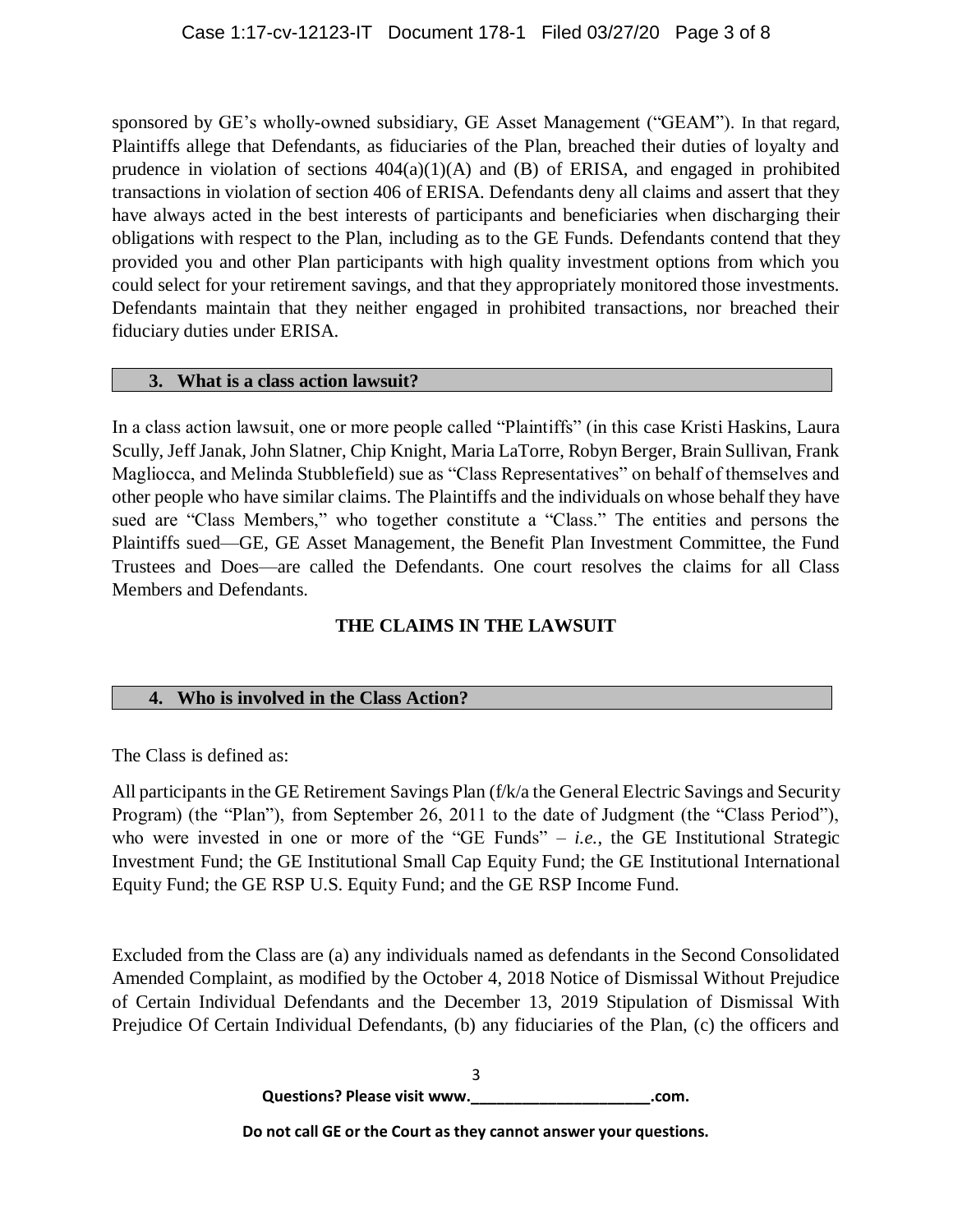directors of GE and GEAM during the Class Period, and members of their immediate families, as well as the heirs, successors, assigns, or legal representatives of any such excluded party.

# **5. What is the current status of the Class Action?**

Plaintiffs and Defendants are currently involved in fact discovery (exchanging relevant information about the case), which is to be completed on or before December 18, 2020. Expert discovery shall commence on January 15, 2021 and continue until August 2, 2021. The dates are subject to change. The Court has not yet set a trial date.

# **6. What are the Class Representatives asking for?**

The Class Representatives are seeking to recover all losses resulting from the Defendants' alleged breaches of fiduciary duty and other ERISA violations and recover on behalf of the Plan and Class Members any potential losses they sustained as well any profits made by the Defendants, or by the persons and/or entities who knowingly participated in the Defendants' allegedly wrongful actions. In addition, Plaintiffs seek such other equitable or remedial relief as the Court may deem appropriate as well as their reasonable attorneys' fees, costs and expenses. An award of attorneys' fees, costs and expenses may reduce the net recovery of the Class.

# **7. Is there any money available now?**

No money or benefits are available now because the Court has not yet decided whether the Defendants did anything wrong, and the parties have not settled the case. There is no guarantee that money or benefits ever will be obtained. If there is a recovery, you will receive another notice telling you about your rights in connection with the recovery.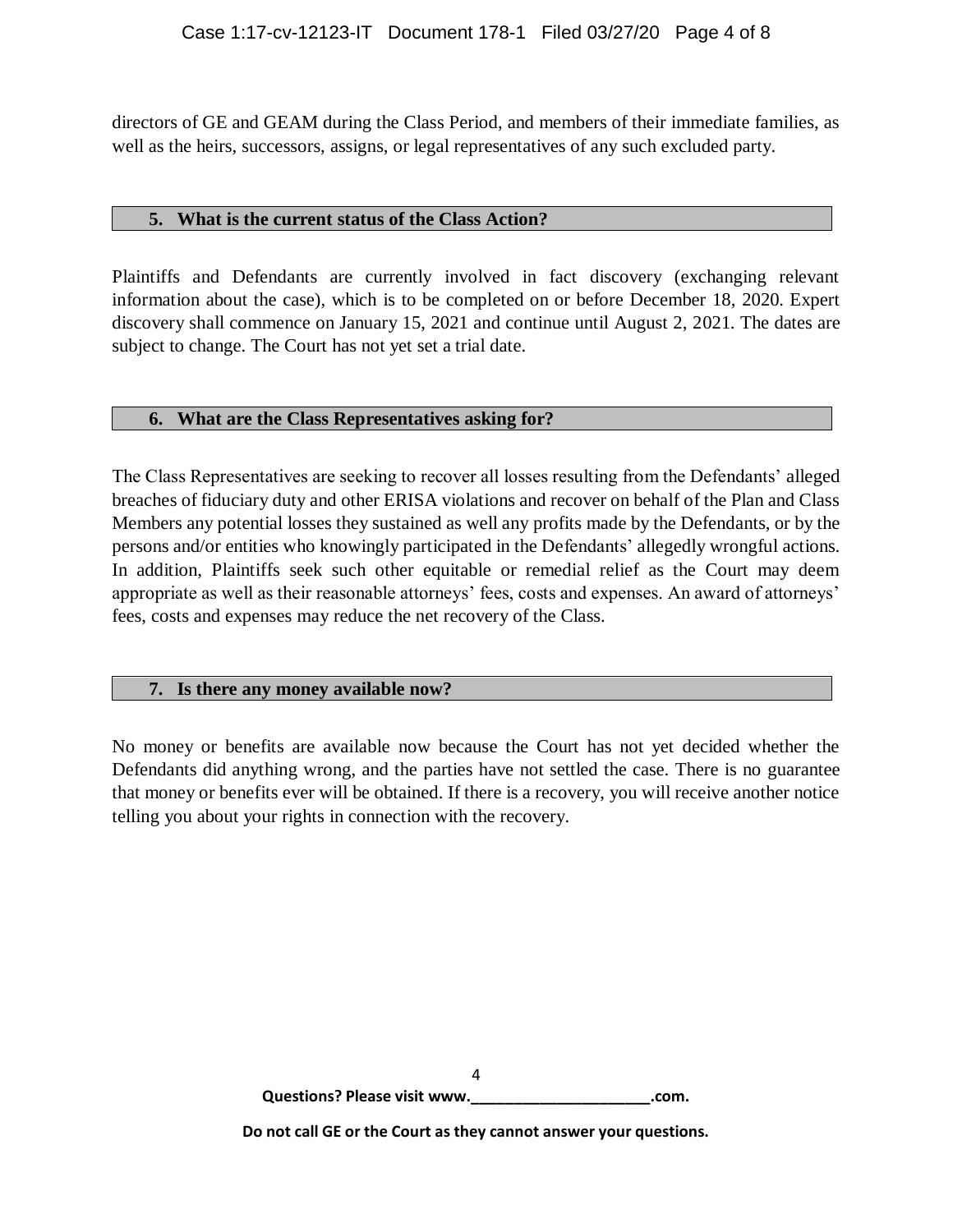# **WHO IS IN THE CLASS**

# **8. Am I a Member of the Class?**

You are a member of the Class if you were a participant in the Plan who invested in one or more of the GE Funds through the Plan at any time since September 26, 2011. Please refer to Question 4 above for the precise legal definition of the Class.

You have received this Notice because the Plan's records reflect that you fit the definition outlined above, and therefore you are likely a Class Member in this Class Action. You don't have to do anything to be a member of the Class.

# **9. Can I opt out of the Class and proceed with individual claims?**

No. In some class actions, class members have the opportunity to exclude themselves from the action. However, this Class has been certified under Federal Rule of Civil Procedure 23(b)(l), which does not allow you to exclude yourself as a member of the Class. If the Class Representatives obtain money or benefits, either as a result of a trial or a settlement, you will be notified about how that would be distributed, including whether you would need to apply for a share. Regardless of whether the Plaintiffs win or lose the trial, you will not be able to sue, or continue to sue the Defendants—as part of any other lawsuit—about the same legal claims that are the subject of this lawsuit, or any claims that could have been brought. You will also be legally bound by all rulings of the Court, any judgments the Court makes, and any courtapproved settlement of any of the claims in this Class Action. Although you may not opt out of the Class, you have the right to file objections with the Court to the terms of any resolution of this matter including a proposed settlement if that occurs in the future.

## **10. Are you still not sure if you're included?**

If you are still not sure whether you are included in the Class, you can get free help by contacting the lawyers in this case at the phone numbers or addresses listed in response to question 11.

> 5 **Questions? Please visit www.\_\_\_\_\_\_\_\_\_\_\_\_\_\_\_\_\_\_\_\_\_.com.**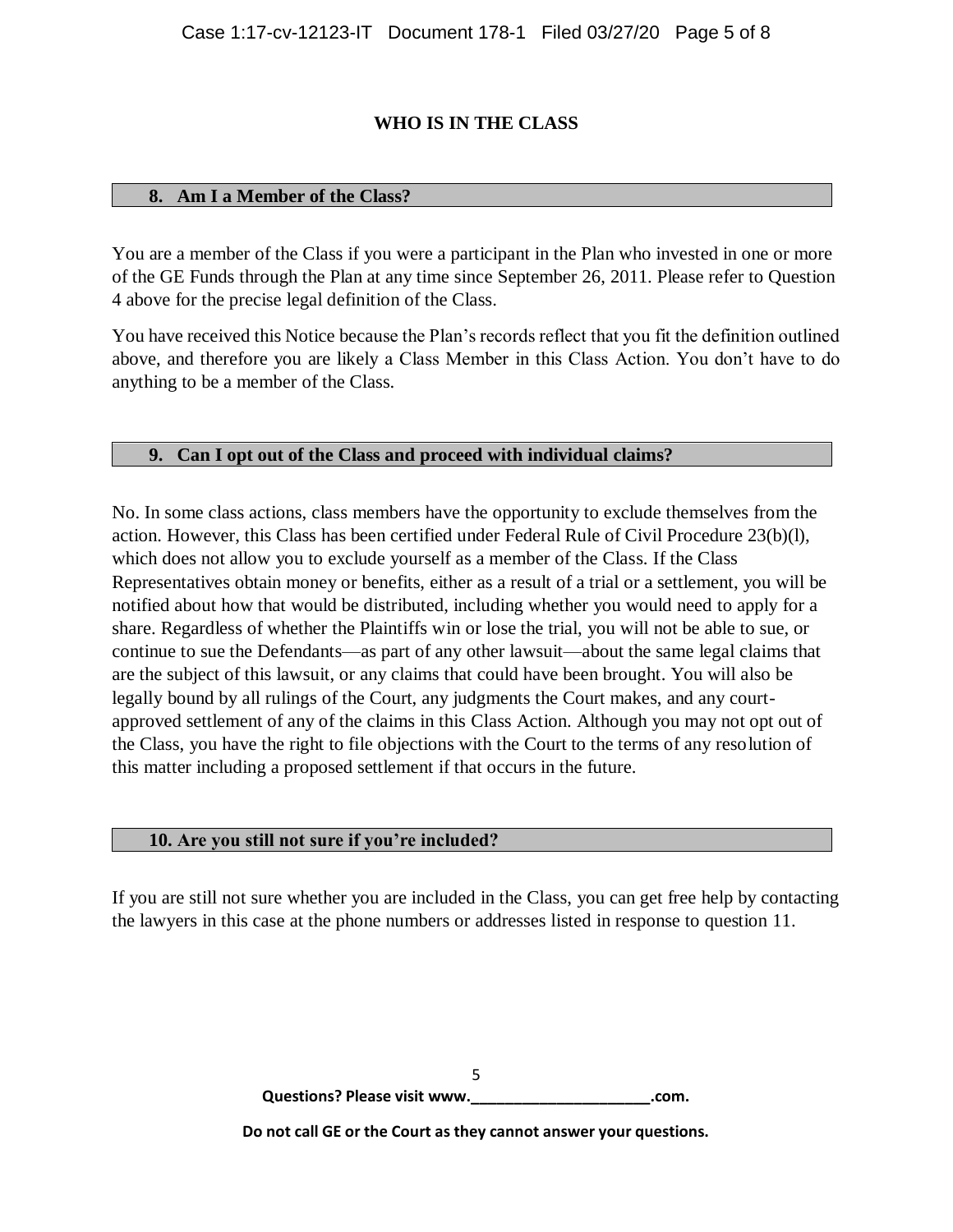# **THE LAWYERS REPRESENTING YOU**

# **11. As a Class Member, do I have a lawyer representing my interests in this Class Action?**

Yes. The Court has appointed lawyers to represent you and other Class Members. These lawyers are called Class Counsel. The following lawyers are representing the Class:

Evan J. Kaufman ROBBINS GELLER RUDMAN & DOWD LLP 58 South Service Road, Suite 200 Melville, NY 11747 Telephone: 631/367-7100 [ekaufman@rgrdlaw.com](mailto:ekaufman@rgrdlaw.com)

Orin Kurtz GARDY & NOTIS, LLP Tower 56 126 East 56th Street, 8th Floor New York, NY 10022 Telephone: 212/905-0509 [okurtz@gardylaw.com](mailto:okurtz@gardylaw.com)

Lee Squitieri SQUITIERI & FEARON, LLP 32 East 57th Street, 12th Floor New York, NY 10022 Telephone: 212/421-6492 [lee@sfclasslaw.com](mailto:lee@sfclasslaw.com)

Charles H. Field SANFORD HEISLER SHARP LLP 655 West Broadway, Suite 1700 San Diego, CA 92101 Telephone: 619/577-4252 [cfield@sanfordheisler.com](mailto:cfield@sanfordheisler.com)

# **12. How will the lawyers be compensated, and will the Class Representatives receive compensation?**

Class Counsel has pursued this action on a fully contingent basis and has agreed to advance all costs and expenses on behalf of Plaintiffs and the Class. If a recovery is obtained for the Class, Class Counsel will request from the Court an award for attorneys' fees, costs and expenses. Class Counsel may also ask the Court to approve reasonable incentive awards for the Class Representatives. If approved, these fees and expenses and incentive awards will either be paid from the recovery obtained for the Class or separately by the Defendants. An award of attorneys' fees, costs and expenses, or incentive awards for the Class Representatives, may reduce the net recovery of the Class. You do not have to pay any out-of-pocket fees, costs or expenses to Class Counsel.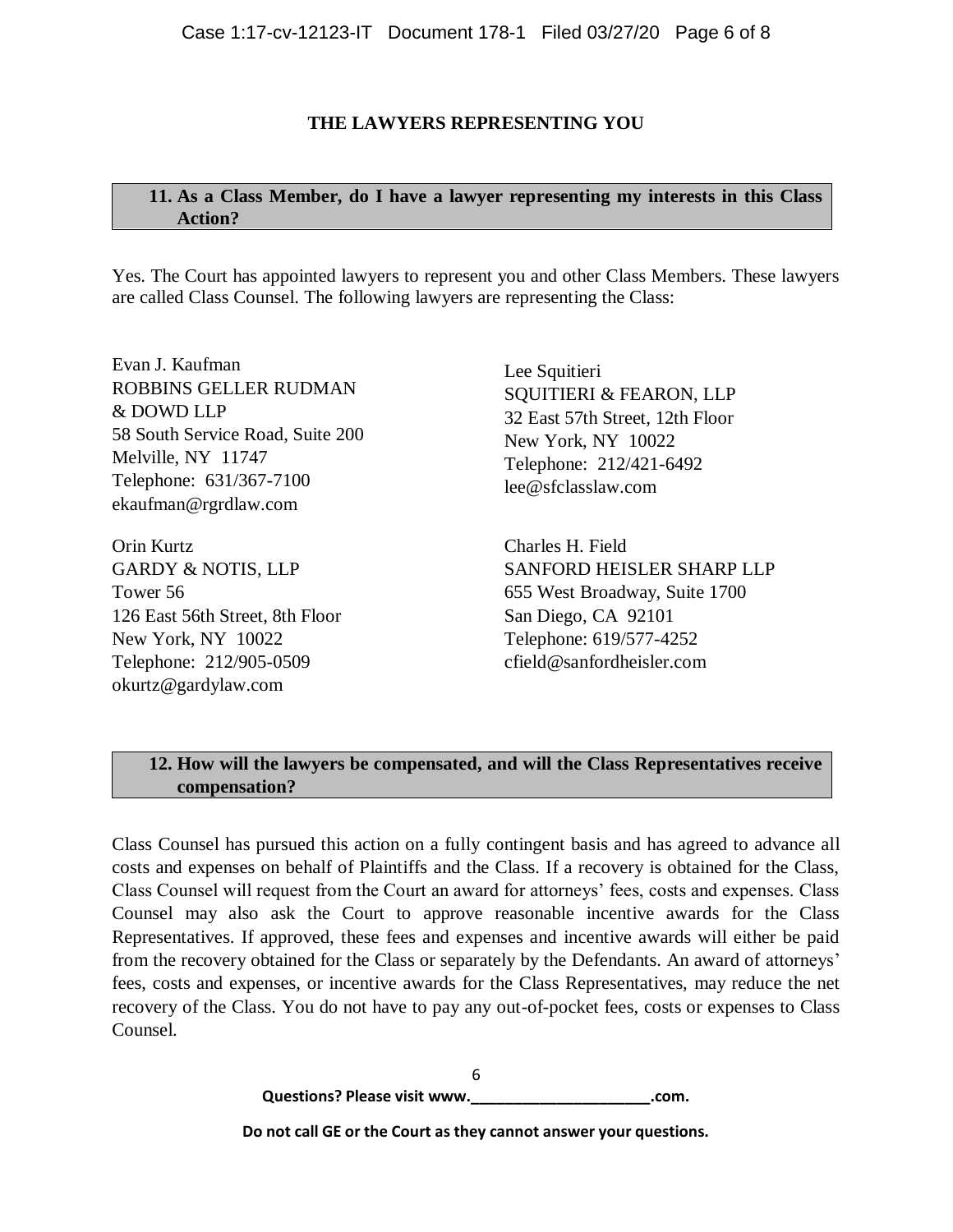## **13. Should I get my own lawyer?**

You do not need to hire your own lawyer because Class Counsel is working for you. However, you are welcome to hire your own lawyer at your own expense.

# **GETTING MORE INFORMATION**

## **14. Are more details available?**

This Notice summarizes the Class Action. Complete copies of public pleadings, Court rulings and other filings are available for review at the following website which has been created to provide you with additional information about the Class Action: [www.--------.com](http://www.--------.com/)

You can also get more information by contacting the lawyers in this case at the phone numbers or addresses listed in response to question 11.

**Please do not contact the Court or Judge Talwani. They cannot answer any questions about the Class Action.**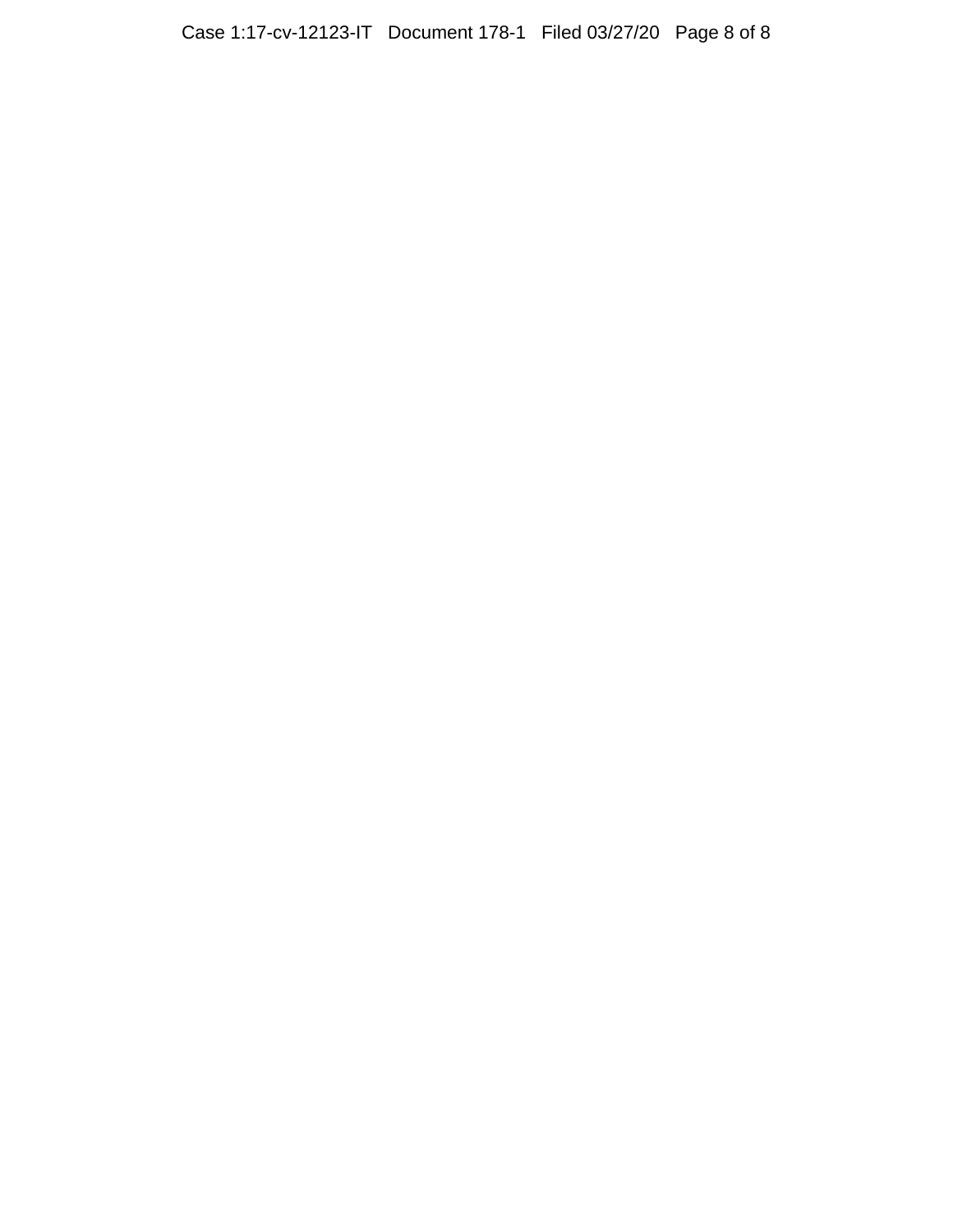# UNITED STATES DISTRICT COURT

# DISTRICT OF MASSACHUSETTS

 $\lambda$ ) ) ) ) ) )

In re GE ERISA LITIGATION

Master File No. 1:17-cv-12123-IT

This Document Relates To:

ALL ACTIONS.

CLASS ACTION

# **[PROPOSED] ORDER GRANTING MOTION FOR APPROVAL OF CLASS ACTION NOTICE AND PLAN OF NOTICE**

1. This matter is before the Court on the Join Motion for Approval of Class Action Notice and Plan of Notice. The Court, having reviewed the Motion and the relevant portions of the record, ORDERS that the Motion is GRANTED as follows:

2. Pursuant to Federal Rule of Civil Procedure Rule 23, the Proposed Class Action Notice ("the Notice") is approved in the form attached to the Motion as Exhibit A, and the proposed plan of disseminating the Notice is approved.

3. The court finds that the Notice and plan of notice as set forth herein are the best practicable and comply with the requirements of Rule  $23(c)(2)(B)$  and meet the requirements of due process.

4. Within 21 calendar days of the date of this Order, Defendants shall provide Class member address and e-mail data and holdings in the Plan's investments to the Class Action Administrator. The class action administrator shall treat this information as confidential, and such information shall be used solely for the purposes of this litigation.